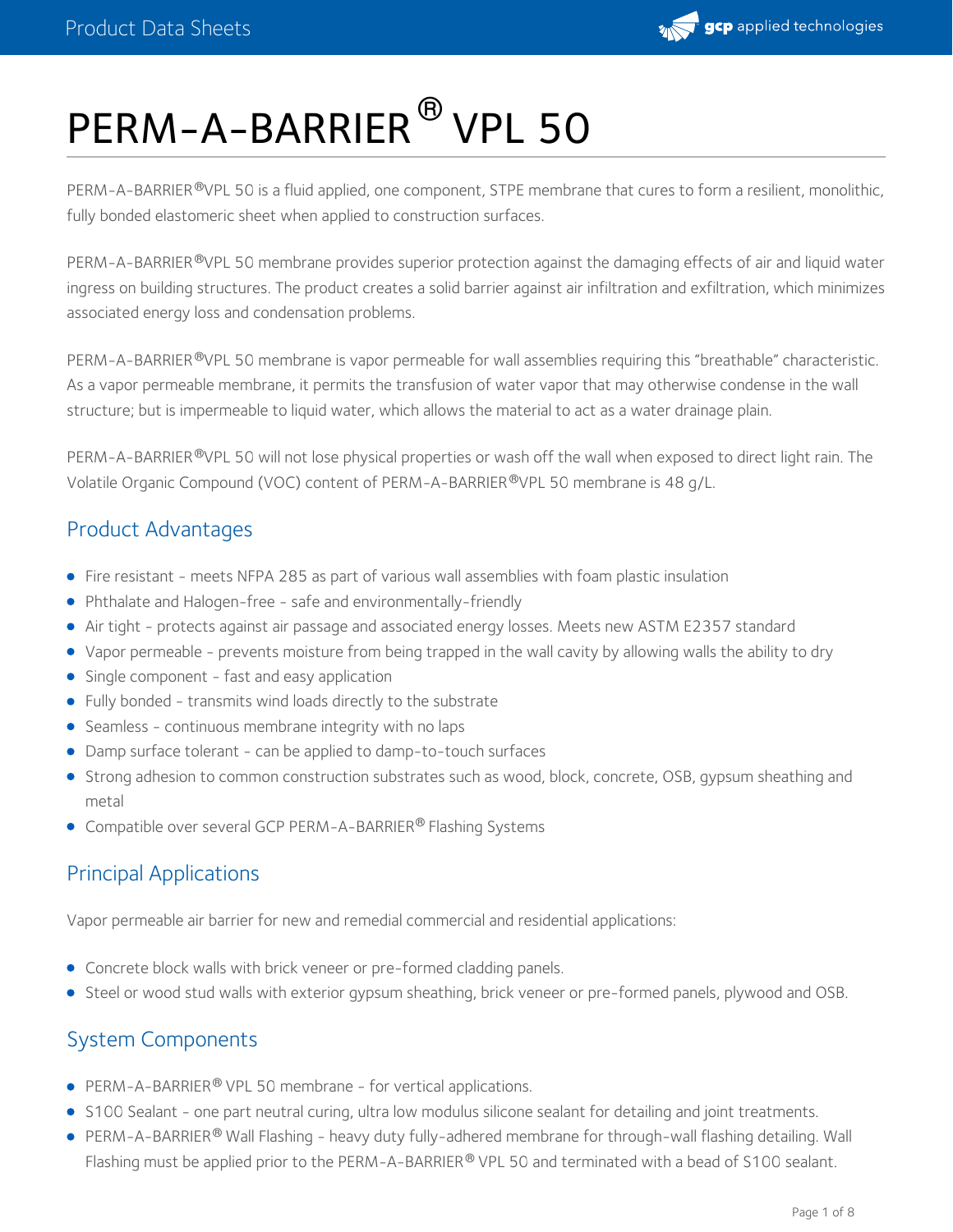

- PERM-A-BARRIER® NPS Detail Membrane primer-less flexible membrane for detail flashing areas. Must be applied prior to PERM-A-BARRIER® VPL 50.
- PERM-A-BARRIER® Detail Membrane flexible, fully-adhered membrane for detail flashing areas. Must be applied prior to PERM-A-BARRIER® VPL 50 and terminated with a bead of S100.
- PERM-A-BARRIER® Aluminum Flashing flexible, aluminum faced, fully-adhered membrane for detail flashing areas.
- <code>PERM-A-BARRIER®</code> Liquid Flashing, an STPE based liquid flashing system, fully compatible with <code>PERM-A-BARRIER®</code> VPL 50. Must be applied prior to PERM-A-BARRIER® VPL 50.

### Installation

#### Safety

Refer to product label and SDS (Safety Data Sheet) before use. All users should acquaint themselves with this information prior to working with the material. Carefully read detailed precaution statements on the product labels and SDS before use.

#### Surface Preparation

All surfaces must be sound and free from spalled areas, loose aggregate, loose nails or screws, sharp protrusions or other matter that will hinder the adhesion or regularity of the membrane installation. The surface must also be free from frost, dirt, grease, oil or other contaminants. Clean loose dust and dirt from the surface by brushing or wiping with a clean, dry cloth. Apply primer/adhesive to gypsum board cut edges to reduce dust.

#### Concrete and Other Monolithic Cementitious Surfaces

Surface irregularities greater than 1/4 in. (6 mm) across and/or 1/8 in. (3 mm) in depth should be pre-treated with S100 Sealant or repaired with a lean mortar mix or nonshrinking grout. Remove concrete form lines and any high spots greater than 1/8 in. (3 mm) in height to ensure uniform surface. On highly dusty or porous substrates it may be necessary to apply a scratch coat of PERM-A-BARRIER®VPL 50 membrane prior to applying at full thickness.

PERM-A-BARRIER®VPL 50 membrane may be applied to green (minimum 3 day cure time) concrete or over damp-totouch surfaces. Remove any visible water prior to application.

#### Concrete Masonry Units (CMU)

The CMU surface should be smooth and free from projections. Strike all mortar joints full and flush to the face of the concrete block. Fill all voids and holes, particularly at the mortar joints, with a lean mortar mix or nonshrinking grout. Alternatively, a parge coat (typically one part cement to three parts sand) may be used over the entire surface.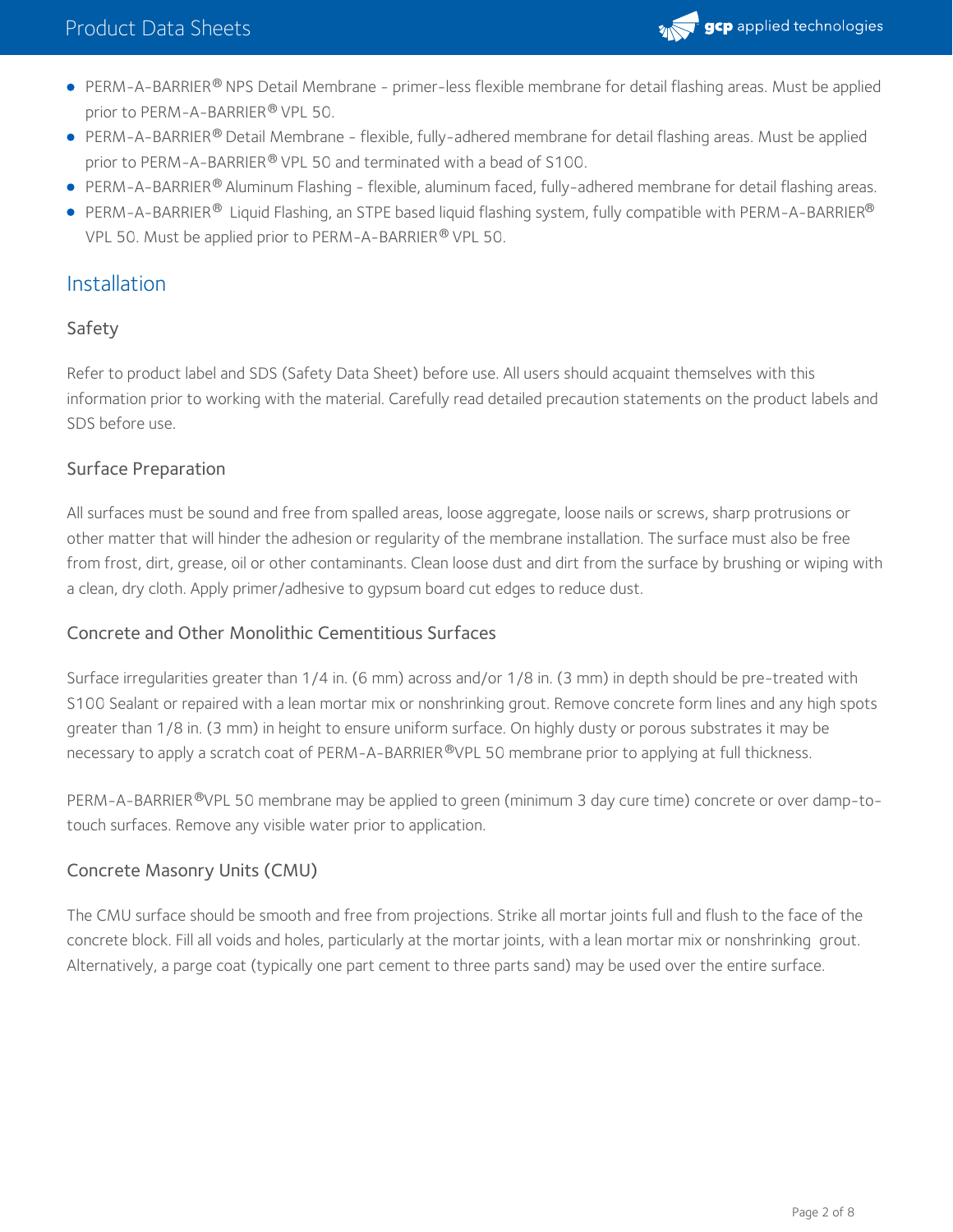

#### Exterior Sheathing Panels

PERM-A-BARRIER <sup>®</sup>VPL 50 membrane may be applied directly to exterior sheathing panels such as exterior drywall, plywood and oriented strand board (OSB) and glass faced wall boards. To avoid deflection at the panel joints, fasten corners and edges with appropriate screws. Fasteners should be driven flush with the panel surface (not counter sunk) and into the framing system in accordance with the manufacturers' recommendations. Completely fill the sheathing joint with S100 Sealant and then install a scratch coat (approx. 15-30 mils) of S100 Sealant with a margin trowel or similar onto the face of the sheathing approximately 1 in. (25 mm) on each side of the sheathing joint. Once the sealant is tack free, the PERM-A-BARRIER  $^\text{\textregistered}$ VPL 50 membrane may be applied.

#### **Detailing**

Detailing should be completed prior to applying the full coverage of PERM-A-BARRIER®VPL 50 membrane. The field application should completely cover the detail areas to provide a continuous membrane. For a complete description and instructions on individual details, consult the separate detail sheets found on our web site.

Transitions to beams, columns, windows and doorframes, etc. should be made with a strip of PERM-A-BARRIER®NPS. PERM-A-BARRIER®Detail Membrane, PERM-A-BARRIER®Aluminum Flashing or PERM-A-BARRIER®Wall Flashing can also be used provided the edge is terminated with a bead of Perm-A-Barrier S100 sealant. Rubberized asphalt butyl and SIS Pressure sensitive adhesives cannot be applied to cured VPL 50. Liquid VPL 50 may be applied to the carrier sheet of these membranes. Tape products have to be applied before the VPL 50 membrane. Only PERM-A-BARRIER  $^\circledR$ Wall Flashing membrane can be used for through wall flashing applications or under masonry units.



Drawings are for illustration purposes only. Please refer to gcpat.com for specific application details.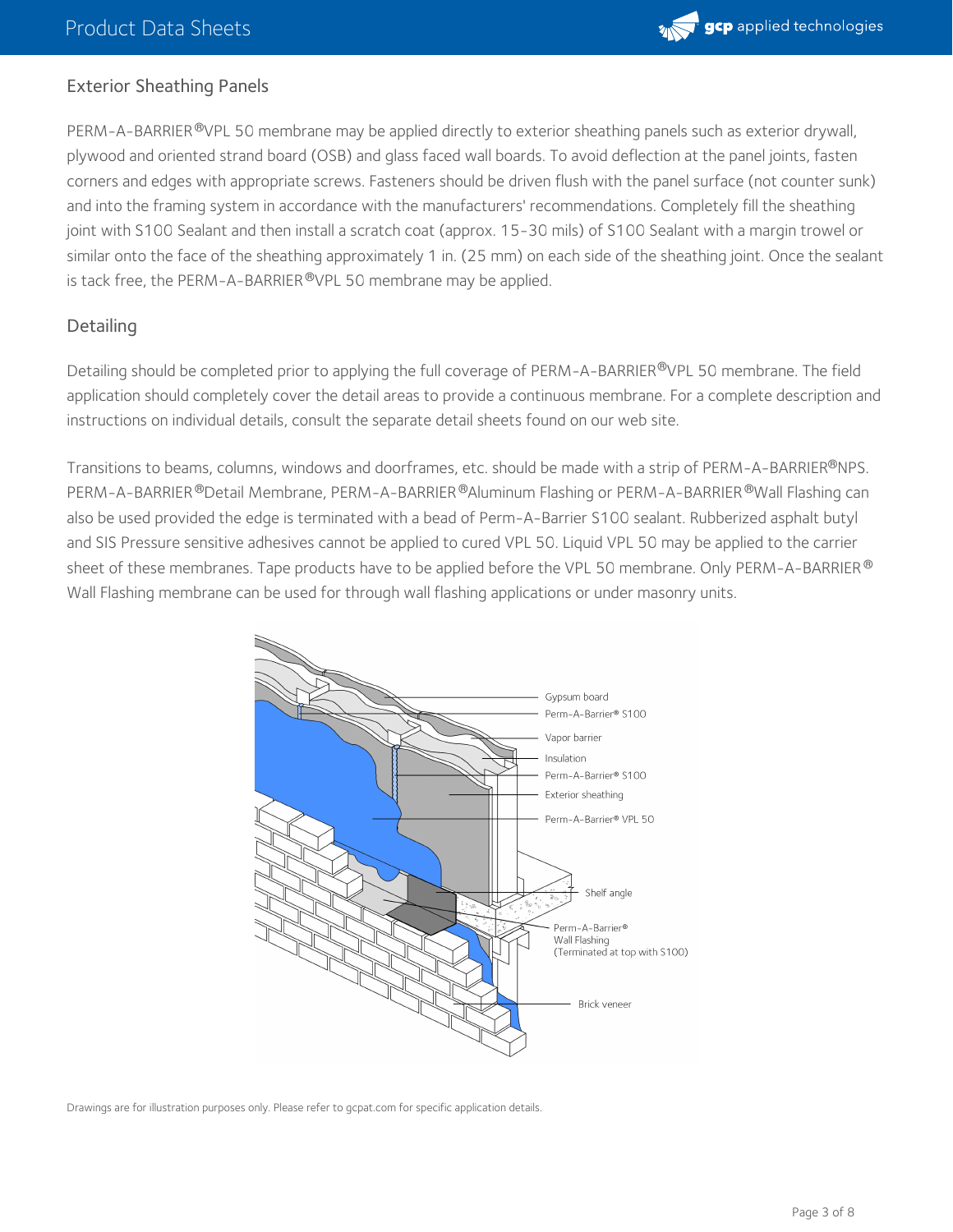

A minimum 6 in. (150 mm) wide strip of PERM-A-BARRIER®NPS Detail Membrane, PERM-A-BARRIER®Aluminum Flashing or PERM-A-BARRIER®Wall Flashing product should be installed and centered over all outside corners ensuring that all horizontal laps shed water. Installation of the self-adhered flashing at corners should be installed prior to the PERM-A-BARRIER <sup>®</sup>VPL 50 LT application in accordance with the applicable data sheet and installation instructions. Avoid installing S100 Sealant under self-adhered flashing. Best practice would be to install corner flashing prior to detailing exterior sheathing joints with S100 Sealant. Any gaps around penetrations should be grouted solid or caulked with a polyurethane sealant prior to the PERM-A-BARRIER®VPL 50 membrane application. Refer to standard penetration details.

#### Membrane Application

Perm-A-Barrier VPL 50 product can be installed by roller or brush. Multiple material passes may be necessary to ensure that the required wet thickness is achieved.

Contact GCP for further details of local applicators and application techniques.

#### Application Temperature

PERM-A-BARRIER®VPL 50 membrane may be applied at temperatures as low as 25°F (-4°C). It is not recommended for use when cold and/or damp conditions exist for prolonged periods. This product is a water-based material. Avoid freezing.

#### Thickness Control

Application thickness is controlled in vertical applications by marking the area and spot-checking the thickness with a wet film thickness gauge. Swipe marks on the surface of the PERM-A-BARRIER ®VPL 50 product are acceptable as long as the minimum thickness of 20 wet mils is maintained.

#### Coverage Rates

PERM-A-BARRIER®VPL 50 membrane is typically applied at a minimum thickness of 20 mils wet. The theoretical coverage rate (not including waste) at a thickness of 20 mils is approximately 80 ft<sup>2</sup>/gal to reach a 20 mil dry thickness.

Coverage may vary depending on application technique and may be reduced over rough and uneven substrates. The applicator goal should be a continuous membrane at a thickness of 20 mils wet; adjust coverage rate accordingly.

#### Drying

PERM-A-BARRIER®VPL 50 membrane is dry to touch and can be overcoated within 4 hours under normal conditions (50% R.H, 68°F). The product cures through in 24 hours in normal conditions (50% R.H, 68°F). Drying and skinning times may vary depending on temperature, humidity and surface conditions.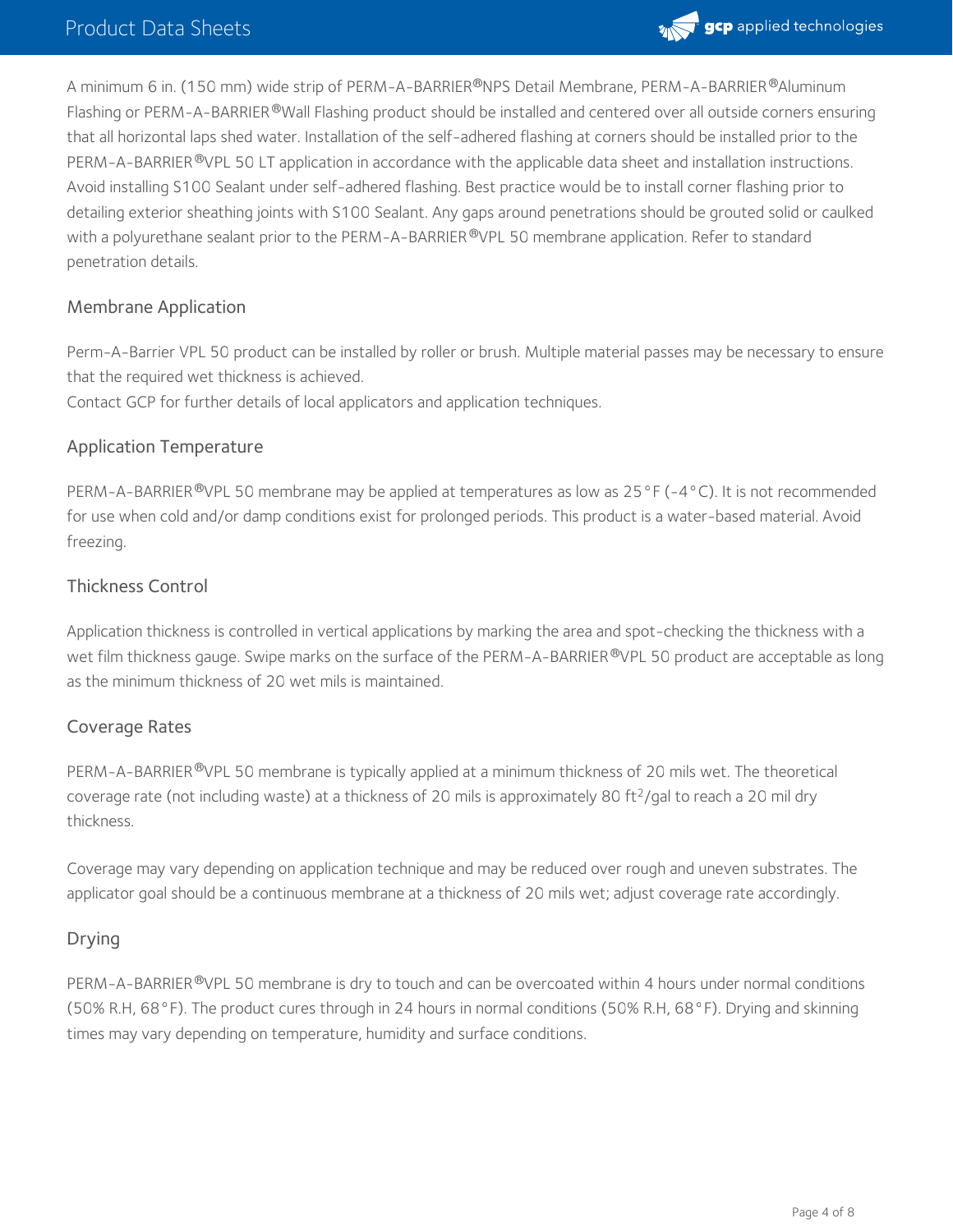

#### Application of Insulation and Finishes

PERM-A-BARRIER®VPL 50 membrane is not suitable for permanent exposure. Insulation boards may be installed after the product has fully cured. If the insulation or exterior finish cannot be applied within 9 months of the product application, some form of temporary protection (such as tarpaulins) should be used to protect the product from the effects of sunlight. Installation of insulation boards can be accomplished by using compatible mechanical fasteners or solvent free insulation adhesive.

## Cleaning

Tools and equipment are most effectively cleaned using mineral spirits and removing material as soon as possible to prevent curing on tools and equipment. For short shutdown periods, material can remain in power rolling lines and equipment. For long-term storage, thoroughly flush the entire system with mineral spirits. Good preventative maintenance will lengthen the life of the pumps.

## Storage and Handling

PERM-A-BARRIER®VPL 50 membrane should be stored under cover in original sealed containers above 25°F (-4°C) and below 80°F (27°C). The shelf life is 9 months in unopened containers. Store opened containers with plastic protective liner covering the material.

## Limitations

PERM-A-BARRIER®VPL 50 should not be used in areas where it will be permanently exposed to sunlight, weather or traffic. Maximum UV exposure period is 6 months. For indirect or intermittent UV exposure applications, refer to PERM-A-BARRIER ®VPO.

PERM-A-BARRIER®can be applied at temperatures above 25°F (-4°C). Do not recommend applying in the rain, even a light rain. Do not apply in moderate or severe rain.

PERM-A-BARRIER®VPL 50 has a maximum in-service temperature of 180°F (82°C).

## **Supply**

|                                    | <b>UNIT OF SALE</b> | <b>APPROXIMATE COVERAGE</b>                  | <b>WEIGHT</b> | <b>PALLETIZATION</b> |
|------------------------------------|---------------------|----------------------------------------------|---------------|----------------------|
| PERM-A-BARRIER ®VPL 50<br>Membrane | 1 pail              | 80 SF / gallon (400 SF per 5<br>qallon pail) | 51 lbs/pail   | 32 pails per pallet  |
| PERM-A-BARRIER ®Detail<br>Membrane |                     |                                              |               |                      |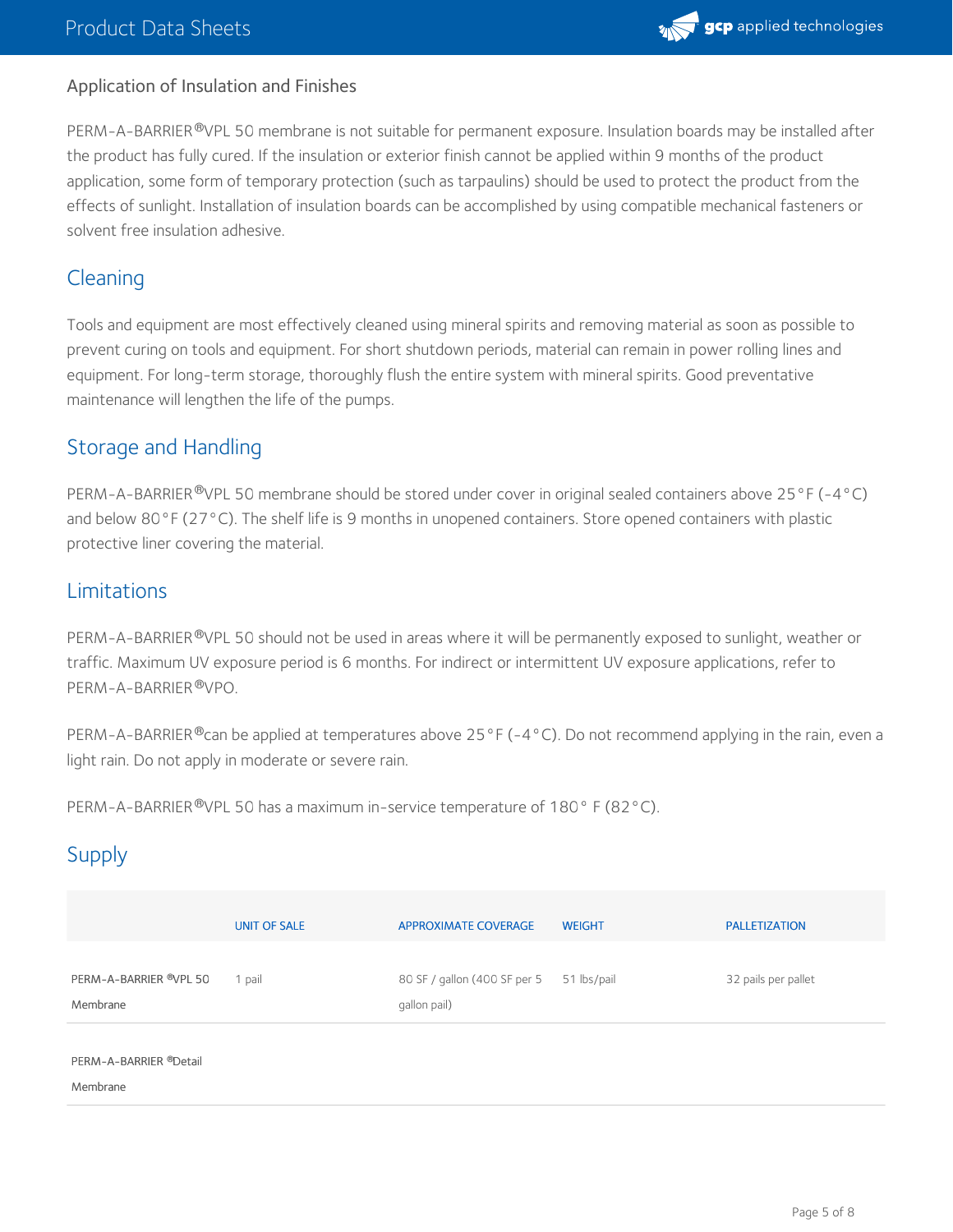|  | <b>Product Data Sheets</b> |  |
|--|----------------------------|--|
|--|----------------------------|--|

in. (914 mm)

roll



| 6 in. (152 mm)                                    | 6 rolls  | 75 linear ft per roll  | 11 lbs/roll | 25 cartons (150 rolls) per<br>pallet |
|---------------------------------------------------|----------|------------------------|-------------|--------------------------------------|
| 9 in. (225 mm)                                    | 4 rolls  | 75 linear ft per roll  | 16 lbs/roll |                                      |
| 12 in. (305 mm)                                   | 3 rolls  | 75 linear ft per roll  | 22 lbs/roll | 25 cartons (100 rolls) per<br>pallet |
|                                                   |          |                        |             | 25 cartons (75 rolls) per pallet     |
| PERM-A-BARRIER ®NPS Detail<br>Membrane            |          |                        |             |                                      |
| 6 in. (152 mm)                                    | 12 rolls | 109 linear ft per roll | 7 lbs/roll  | 30 cartons (360 rolls) per<br>pallet |
| 9 in. (225 mm)                                    | 6 rolls  | 109 linear ft per roll | 10 lbs/roll |                                      |
| 12 in. (305 mm)                                   | 6 rolls  | 109 linear ft per roll | 13 lbs/roll | 30 cartons (180 rolls) per<br>pallet |
|                                                   |          |                        |             | 30 cartons (180 rolls) per<br>pallet |
|                                                   |          |                        |             |                                      |
| PERM-A-BARRIER <sup>®</sup> Aluminium<br>Flashing |          |                        |             |                                      |
| 6 in. (152 mm)                                    | 12 rolls | 50 linear ft per roll  | 6 lbs/roll  | 30 cartons (360 rolls) per<br>pallet |
| 9 in. (225 mm)                                    | 6 rolls  | 50 linear ft per roll  | 9 lbs/roll  |                                      |
| 12 in. (305 mm)                                   | 6 rolls  | 50 linear ft per roll  | 12 lbs/roll | 30 cartons (180 rolls) per<br>pallet |
|                                                   |          |                        |             | 30 cartons (180 rolls) per<br>pallet |
| PERM-A-BARRIER <sup>®</sup> Wall<br>Flashing      |          |                        |             |                                      |
| 12 in. (305 mm)                                   | 3 rolls  | 75 linear ft per roll  | 11 lbs/roll | 25 cartons (75 rolls) per pallet     |
| 18 in. (457 mm)                                   | 2 rolls  | 75 linear ft per roll  | 11 lbs/roll | 25 cartons (50 rolls) per pallet     |

linear ft per roll

lbs/roll

cartons (25 rolls) per pallet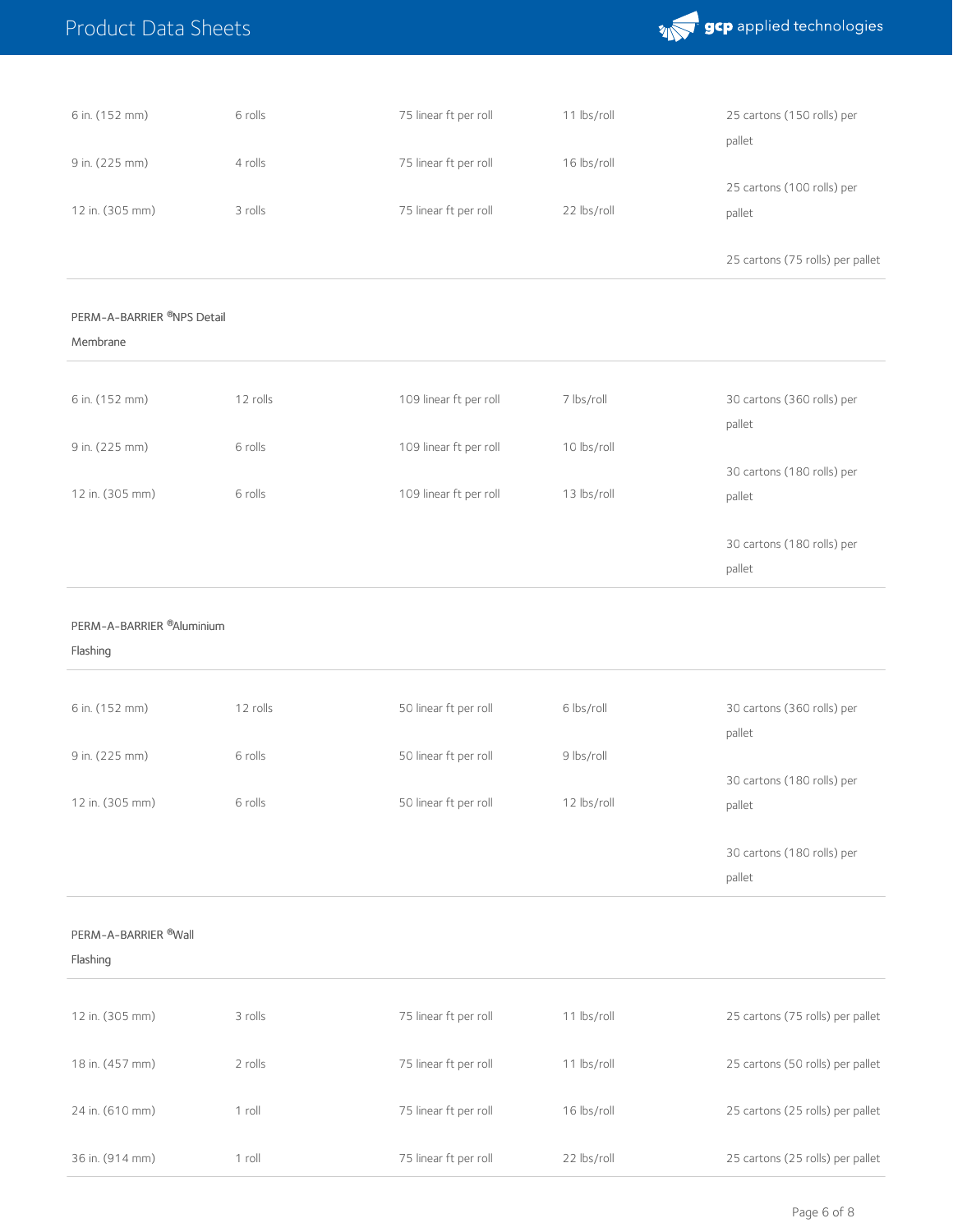

PERM-A-BARRIER ®S100 Sealant 1 cartridge **approx.** 30 linear ft x 1/4 1/4 29 oz. cartridge 10 cartridges/ carton

| ı | $\bigcirc$<br>г.<br>$\sim$<br>$\sim$<br><b>COLLA</b> |  |
|---|------------------------------------------------------|--|
|   |                                                      |  |

42 cartons/ pallet

## Physical Properties

|                                                                                        | PERM-A-BARRIER® VPL 50                                                      | <b>TEST METHOD</b>                                  |
|----------------------------------------------------------------------------------------|-----------------------------------------------------------------------------|-----------------------------------------------------|
| Color                                                                                  | Light Green                                                                 |                                                     |
| Solids content by volume                                                               | 98.2%                                                                       |                                                     |
| Drying time @ 50% R.H., 68°F1                                                          | Complete cure in 24 hours<br>Skin over in 2 hours                           |                                                     |
| Water resistance of in-place membrane                                                  | Pass at >15 psf                                                             | ASTM E331                                           |
| Air permeance                                                                          | <0.02 L/s·m <sup>2</sup> @ 75 Pa<br>(<0.004 cfm/ft <sup>2</sup> @ 1.57 psf) | <b>ASTM E2178</b>                                   |
| Assembly air permeance                                                                 | <0.2 L/s·m <sup>2</sup> @ 75 Pa<br>(<0.04 cfm/ft <sup>2</sup> @ 1.57 psf)   | <b>ASTM E2357</b>                                   |
| Water vapor transmission                                                               | >16 perms @ 20 mils                                                         | ASTM E96 - Method B                                 |
| Pull adhesion to glass-mat faced gypsum sheathing <sup>2</sup> > 30 psi, facer failure |                                                                             | ASTM D4541                                          |
| Pull adhesion to concrete                                                              | >125 psi                                                                    | ASTM D4541                                          |
| Tensile strength                                                                       | >150 psi                                                                    | ASTM D412-Die C                                     |
| Elongation                                                                             | >500%                                                                       | ASTM D412-Die C                                     |
| Nail sealability                                                                       | Pass                                                                        | ASTM D1970                                          |
| Low temperature flexibility                                                            | Pass                                                                        | ASTM D1970 for 1/16 inch crack<br>at $-20°F(-29°C)$ |
| Wall assembly fire test                                                                | Pass as part of various wall assemblies with foam<br>plastic insulation     | <b>NFPA 285</b>                                     |